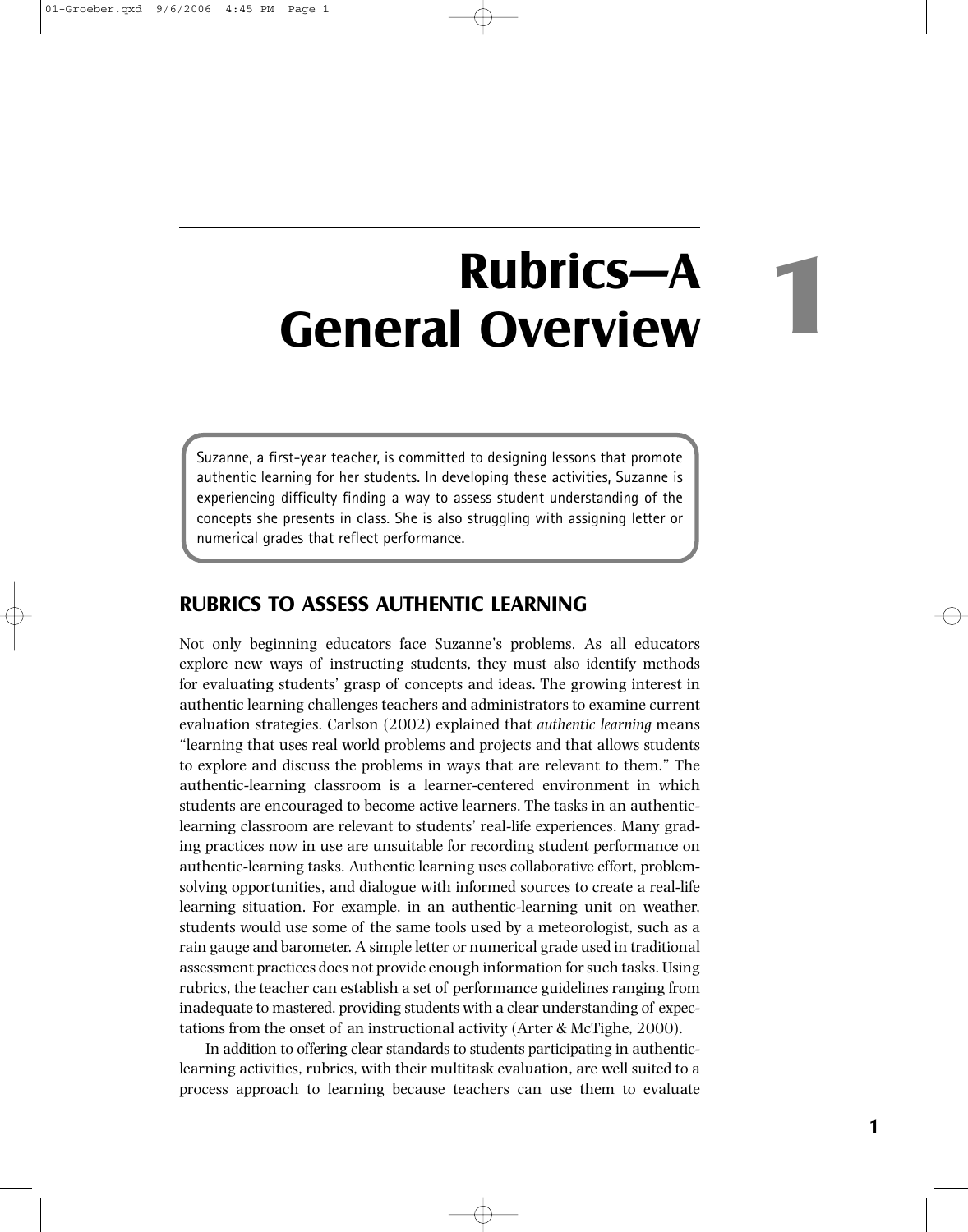### **2** DESIGNING AND USING RUBRICS FOR READING AND LANGUAGE ARTS, K–6

performance for many phases within a single experience (O'Neil, 1996). For example, Chapter 5 describes the five-step writing process. Teachers can use a single rubric to assess student performance during each step of the five-step process.

# **WHAT IS A RUBRIC?**

A rubric is a flexible assessment tool. A rubric allows teachers to make more precise and useful measurements because, unlike conventional grading methods in the areas of language arts and reading, the rubric lists criteria necessary to attain graduated levels of mastery. In addition, using a rubric gives teachers the ability to set up criteria for each phase of an activity. For example, when evaluating an oral presentation, the teacher assigns a grade based on a number of factors, including vocal projection, content, nonverbal language, and the ability to capture and maintain audience attention. The teacher can construct the rubric to list each of these criteria with varying levels of performance, ranging from, for example, "fails to make eye contact" to "uses facial gestures to emphasize remarks" under the nonverbal language area.

Rubrics can be tailored to meet the individual needs of a teacher or a school district, but all rubrics contain certain elements. Each rubric contains an objective, or stated skill, behavior, or attitude, such as comprehension of a passage of expository writing or delivery of an oral report. Objectives may contain a number of components. Taking again the example of an oral report, the teacher must look at a number of factors, including vocal projection and clarity, quality of content, nonverbal language, and audience appeal. On a rubric, these areas would appear in a list in a random or specific (alphabetical or order of importance) sequence.

The most common arrangement for a rubric is a grid. The vertical axis lists the skills, behaviors, and attitudes required for successful completion of the task. For example, on the rubric evaluating oral presentations, the list might include the general areas of quality of content, vocal projection and clarity, nonverbal language, and audience appeal.

The rubric also includes more detailed features that would enhance or detract from a student's grade. For example, each rubric could list specific elements that fall within these areas of evaluation. For example, in the area of vocal projection and clarity, the ideal includes qualities such as "uses suitable volume," "enunciates clearly," and "exhibits no halting and repetition of words." Students who achieve these criteria receive a grade that reflects mastery in this area.

Even though all the items appear within one heading in both sample rubrics, the rubrics allow teachers to evaluate each item. Each rubric contains a range, such as 1 to 4 points. The range of achievement on a rubric enables evaluators to gauge student performance against learning standards, rather than simply calling a performance "right" or "wrong." The point values appear at the top of each column, which allows teachers to add them easily to arrive at a final grade. Assigning 0 points is a feasible option: If the student's work demonstrates no evidence of the criterion, the student receives no credit. Because a simpler rubric is more appropriate at the primary level, the primary-level rubrics in this book have a range of 0 to 2 points.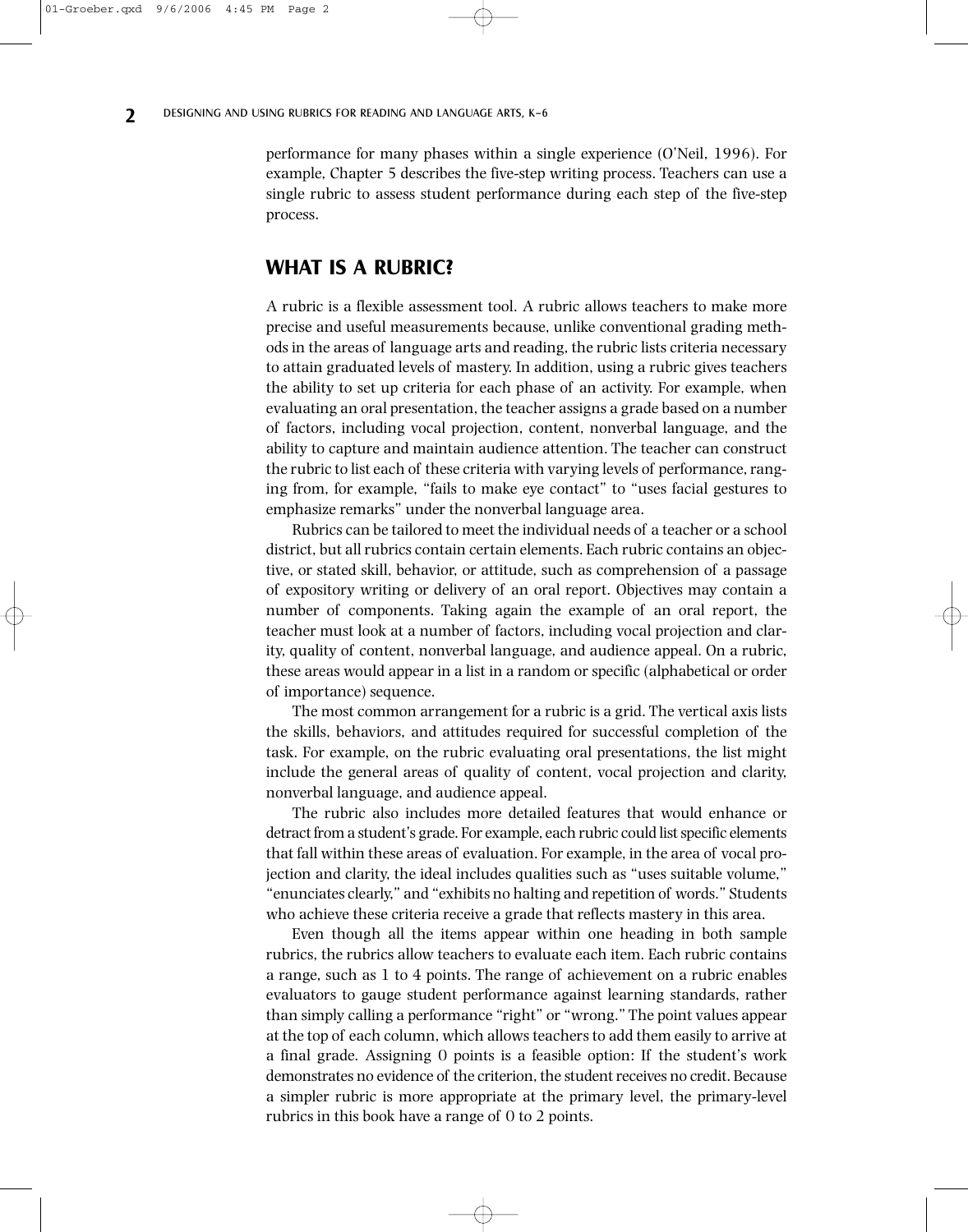01-Groeber.qxd 9/6/2006 4:45 PM Page 3

Focus on the category vocal projection and clarity, which evaluates three elements. If none of these elements could be considered present in a student's oral presentation, the rubric score would be no credit, or 0. If the student makes an attempt to achieve at least two elements under vocal projection and clarity but falls short in his or her efforts, the score would be 1 point to indicate an incomplete attempt. If the student achieves one of the three stated criteria completely, the score would be 2 points; if the student achieves two of the criteria completely, the score would be 3 points, and so on. Thinking of the rubric range as it relates to standards may be helpful. A score of 1 point is low: The student has not met the standards. Scores of 2 or 3 points indicate that the student has met some portion of the overall standard, and a score of 4 points indicates the student has met the standards. These rubric scores make up the eventual letter grade (an explanation of this conversion appears later in this chapter in the section titled "Converting Rubric Scores"). This feature of the rubric allows educators to pinpoint specific areas of strength or weakness, providing the student with more useful feedback for future presentations than a simple letter grade (A, B, C, etc.) or assigned percentage (96%, 85%, etc.). Teachers can show students how they convert the presence of these criteria to a letter or number grade.

On many rubrics, certain elements carry more weight than others (spelling is not as critical in a written report as content), and the numerical ranges help teachers and students make that distinction. Some educators refer to rubrics with this feature as weighted rubrics. All the rubrics in this book are weighted; in other words, all assign a larger point value to the most important elements of the lesson.

Weighted rubrics are one way to establish degrees of proficiency on the rubric. For example, rubrics assessing research writing have one criterion that covers the article's bibliography. Students receive no points, of course, if no bibliography is present, but if their bibliography contains only books, they might receive only 1 point; a multimedia bibliography that includes journal articles, Web sites, and videos related to the unit topic might receive 4 points. The scope of the bibliography (all book references, all Internet references, a mix of print, Internet, and video references) influences the grade. In short, a solely literaturebased bibliography no longer represents the highest degree of competency or "correctness." Because the teacher distributes the rubrics at the start of the research unit, students are aware of this expectation before they begin their research. Once students have seen a completed rubric, teachers can actively involve them in the construction of rubrics. This helps students develop a clearer understanding of the types of criteria teachers take into consideration when assessing assignments. Educators in a wide variety of settings have found that the basic features of objective, range, and degree make the rubric a practical, adaptable assessment tool.

## **WHY USE RUBRICS?**

Because using rubrics may require additional planning in an educator's already time-challenged schedule, one might question why this assessment method is worth the extra effort. The most obvious reason is the rubric's unique capacity to quantify student performance in a relatively objective manner.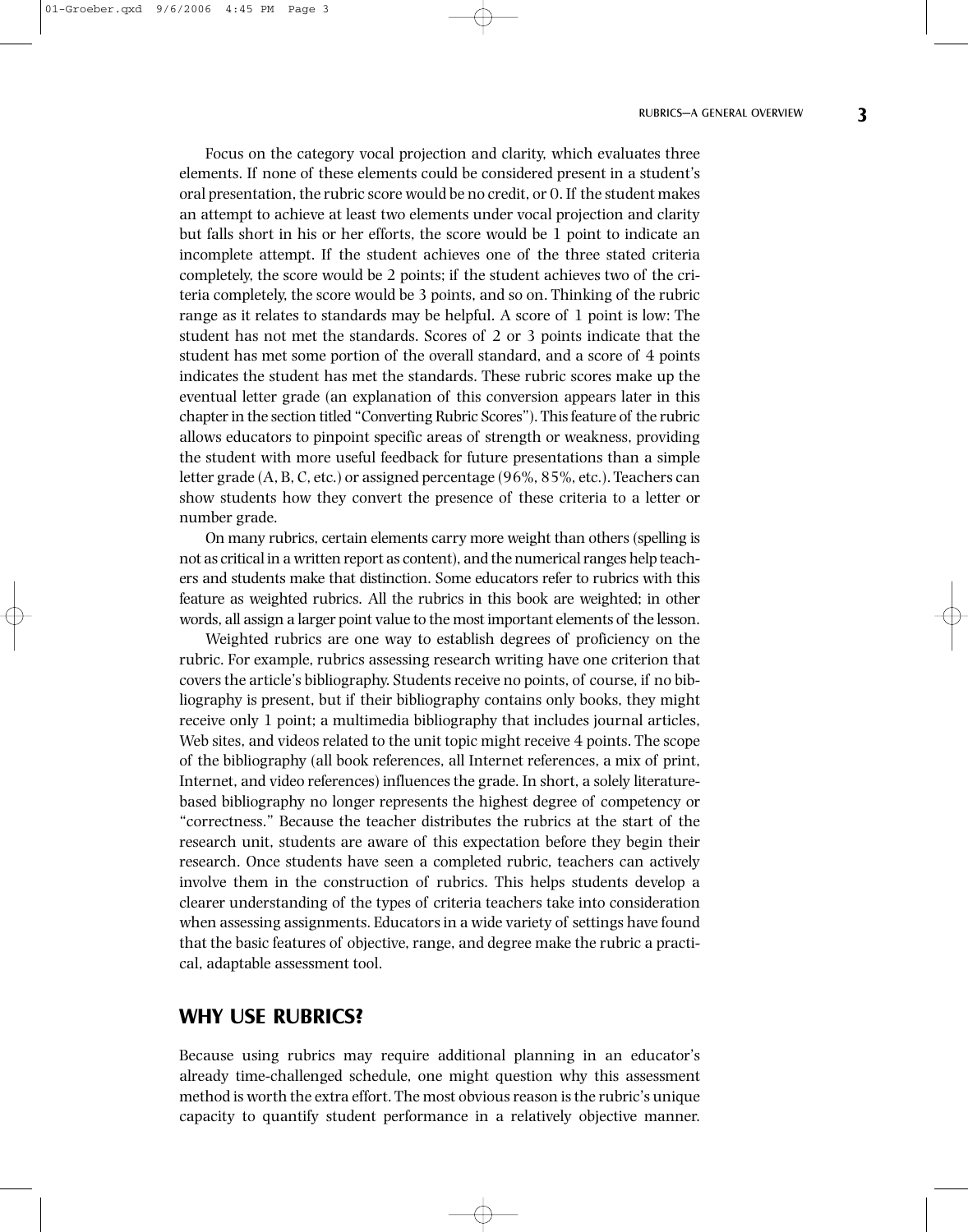#### **4** DESIGNING AND USING RUBRICS FOR READING AND LANGUAGE ARTS, K–6

Rubrics enable teachers to establish a set of criteria for completion of specified tasks, and rubrics give students the opportunity to see which skills and behaviors are expected for mastery of each task (Arter & McTighe, 2000). For these reasons, teachers must have the rubric ready before they make the assignment, and students need to see the rubric before they undertake the assignment. Seeing the rubric at the beginning of an activity allows students to be fully aware of what the teacher expects of them in the assignment and helps students become actively involved in their learning.

When educators in a particular grade level, school, or district reach a consensus about performance standards for specific tasks, the rubric's benefits become even more apparent. Having a consistent measurement of the standards set by a school district—say, 90% on a particular skill to be considered proficient—benefits teachers and students. For example, when students move from school to school, a universal form of measurement makes it easier to ease the new students into the classroom.

Rubrics provide students and their parents and guardians with a clear idea of expectations, eliminating confusion and frustration throughout all phases of the learning experience. Knowing what teachers expect reduces students' anxieties as they approach an assigned task. Whether or not they are able to attain mastery of all task-related components, students have an opportunity to examine the expected level of competency and to set goals. With rubrics, students can easily identify their weakest areas and place greater concentration and effort on improving them.

As educators such as the first-year teacher in the scenario at the beginning of this chapter attempt to involve students in more authentic learning, they must identify methods for assessing understanding. They must determine student achievement in a different way because the assignments often fall outside the category of traditional direct instruction (games, simulations, workshops). The flexibility and increased detail of the rubric make it an obvious choice for assessment purposes.

At the completion of an activity, teachers can use the information the completed rubric provides in a number of ways. The organization of the rubric offers easy identification of patterns that may suggest the need for additional instruction. For example, if all or most students scored low on the vocal projection and clarity component of an oral presentation rubric, educators may find it helpful to work with students in small or large groups in an alternate venue, such as the gym or cafeteria, to strengthen vocal projection. If an individual student consistently scored low on a specific area of the rubric, the teacher may use this information to prepare additional instruction for that student. Finally, if all students received a low score on an element, it may indicate inadequate preparation or lack of instruction in that area.

Mining the information on an assessment rubric provides teachers with opportunities to encourage students to develop their specific strengths (audience appeal) while offering suggestions on how to target areas of weakness (vocal projection and clarity) with tangible strategies. For example, teachers might suggest that, when students practice their presentation, they stand at the back of a room and speak loud enough to be heard by a classmate at the opposite side of the room.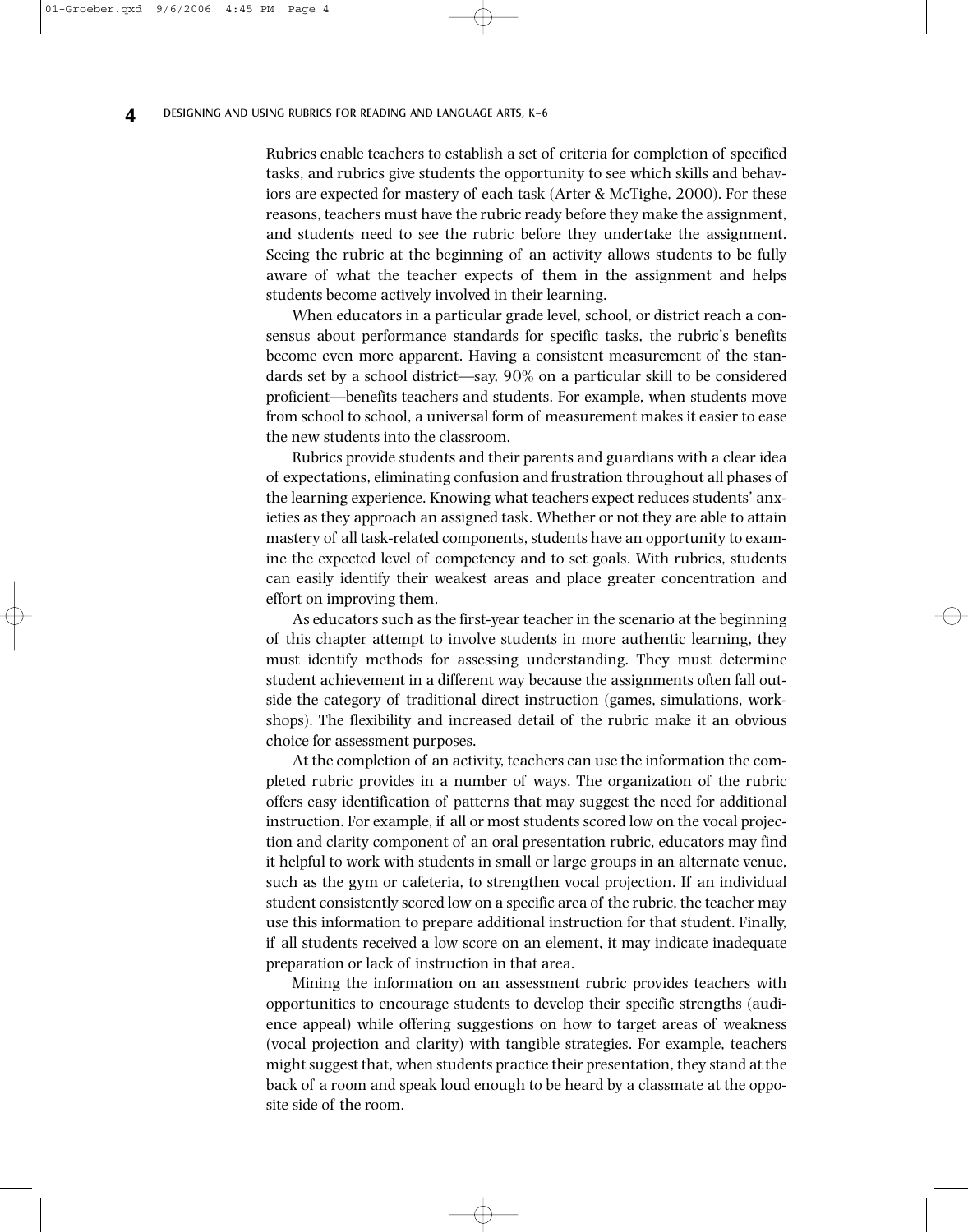## **RUBRICS VERSUS CHECKLISTS**

Checklists may be regarded as the forerunner of the rubric, even though both assessment instruments remain in use. Like the rubric, the checklist contains criteria necessary for mastery of a specific task. Absence of one or more of the stated criteria can detract from a student's overall grade on a particular activity. The checklist and the rubric provide students with a clear idea of educator expectations.

Although both assessment tools offer students more information than a letter or numerical grade, the rubric takes the criteria list one step farther by associating stated performance standards with graduated levels of mastery. For example, a checklist might remind students that they must edit written reports for punctuation errors; however, a rubric states the same objective with graduated levels of mastery:  $0-1$  errors = 4 points,  $2-4$  errors = 3 points, and so on. This additional information allows educators to distinguish between minor lapses in punctuation (2 or 3 punctuation errors) and a significant lack of understanding of correct punctuation (8 to 10 errors). This feature of the rubric makes it a more objective evaluation instrument than the checklist, where educator discrimination determines whether students receive full credit for correcting punctuation errors. In a weighted rubric, of course, teachers would assign a lower value ( $n \times 1$ ) to punctuation and give more points ( $n \times 4$ ) to the content and organization of a composition so that the number of punctuation errors does not decrease the grades of good but careless writers.

Although the comprehensive nature of the rubric offers students and educators more information regarding performance on specific tasks, the checklist remains a useful assessment instrument, particularly when teachers can evaluate the stated objective with a yes-or-no response to questions such as "Does the written report contain a title?"

# **WHEN TO USE RUBRICS**

A rubric is appropriate in all learning situations. Teachers can use it to evaluate oral and written assignments and individual and group presentations. Although sometimes regarded largely as an assessment instrument, teachers should make rubrics available to students during the early phases of the lesson or unit.

It is essential that educators construct and distribute the assessment rubric for a specific task before designing and executing related activities for three important reasons: to guide lesson planning, to make students aware of lesson objectives and teacher expectations, and to help students assume responsibility for their learning. Having the rubric at the onset of a unit, lesson, or activity assists in lesson planning because it gives teachers the opportunity to reflect on their expectations and make certain that students have ample instruction and opportunities for growth in those areas. For example, if a rubric on debating concentrates on students' ability to stay focused on the topic regardless of the nature of opponents' comments, the teacher must plan instructional time to emphasize this skill. The additional time invested in this area alerts students to its importance in their preparation as debaters.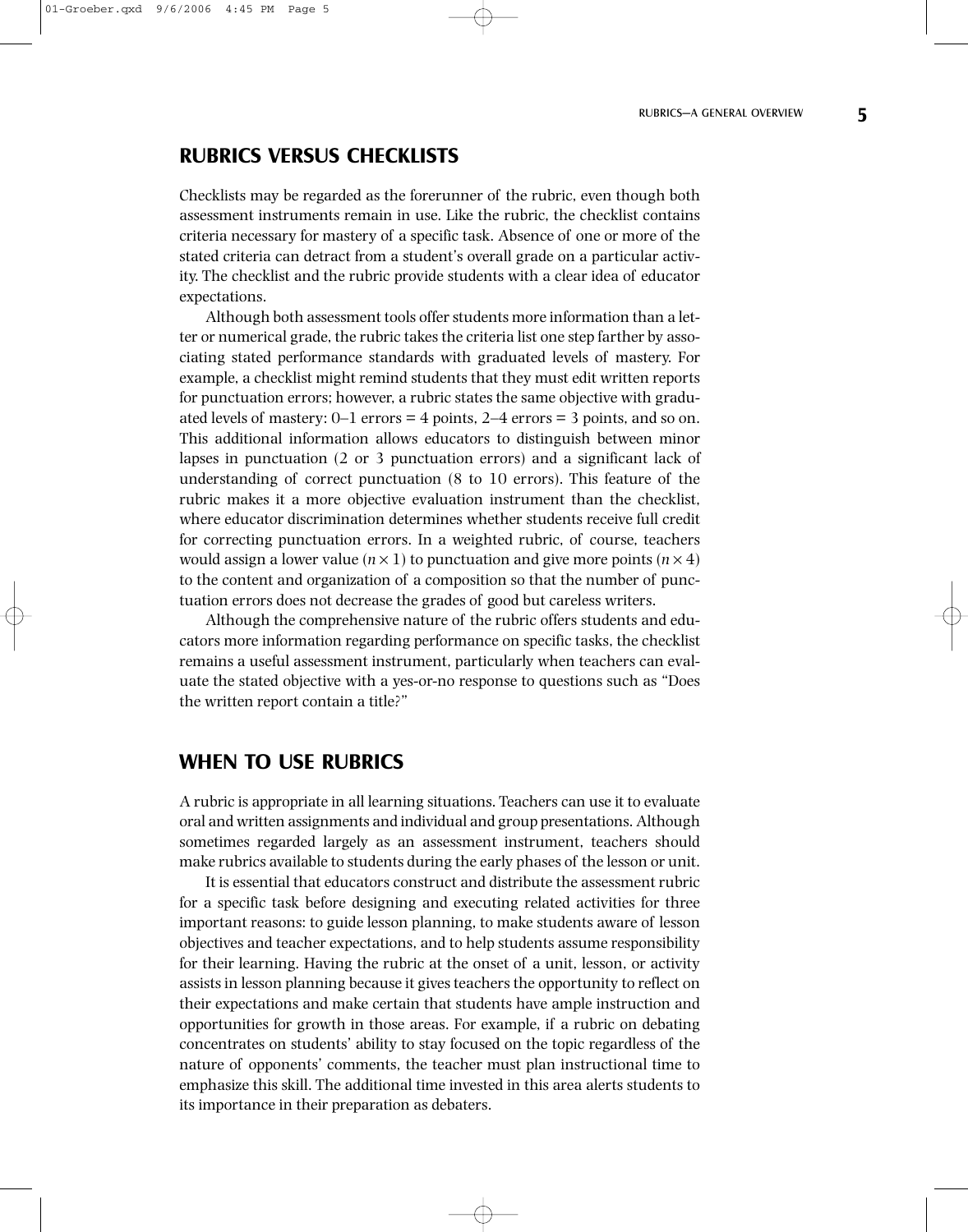### **6** DESIGNING AND USING RUBRICS FOR READING AND LANGUAGE ARTS, K-6

Second, showing and discussing rubrics with students at the start of a lesson or assignment alerts students to the areas the teacher considers most important for mastery of the unit or task and gives students insight into specific goals the teacher has set for activities. Students can begin to think about these expectations and look for ways to meet the criteria in the most effective manner. Rather than attempting to absorb every piece of information the teacher presents, students are able to rank the information's importance, investing more time and energy in those areas deemed essential to mastery of a specific task. They have time to ask questions and focus their efforts on those areas where they are weakest. For example, if a rubric for oral presentation lists "makes eye contact with audience" or "uses a strong opening statement" as the most essential factors, students can focus their primary attention on those areas of their presentation. Because its purpose is to convey a set of standards for a particular task, presenting the rubric at or near the completion of the task diminishes its function as an organizational tool and guiding force in students' preparation and execution of various tasks.

Finally, when students have an opportunity to view an assessment rubric at the onset of a lesson or assignment, they gain a sense of control over their learning; therefore, distributing rubrics before an assignment helps students become more actively involved in their learning. With the expectations in hand before they begin an assignment, students must assume responsibility for meeting the expectations. There can be no claims of "I didn't know that's what you wanted" or "You never said we had to do that." Teachers who use rubrics can effectively transfer responsibility for learning to students. This active involvement in their own learning also promotes an increased interest on the part of students.

To help students understand this form of assessment, students should have the opportunity to assign rubric scores. They might practice assigning scores in workshop settings when reading their peers' essays, they might complete them for their peers giving oral presentations, and so on. They might also create their own rubrics.

## **Student-Created Rubrics**

One of the most effective ways teachers can introduce rubrics in the classroom is to engage students in actively constructing rubrics. Stiggins (2004) explained that involving students in developing classroom assessments helps students gain a clear understanding of how their work will be judged. Participating in the development of rubrics helps students begin to assume responsibility for their own learning by building understanding of the criteria teachers consider in compiling an overall grade. In addition, partnering with the teacher in deciding what constitutes an ideal presentation, debate, or report increases student understanding of the evaluation process.

# **CONVERTING RUBRIC SCORES**

At present, most school districts continue to use some form of letter or numerical grading system. For the rubric to be an effective assessment tool, a widely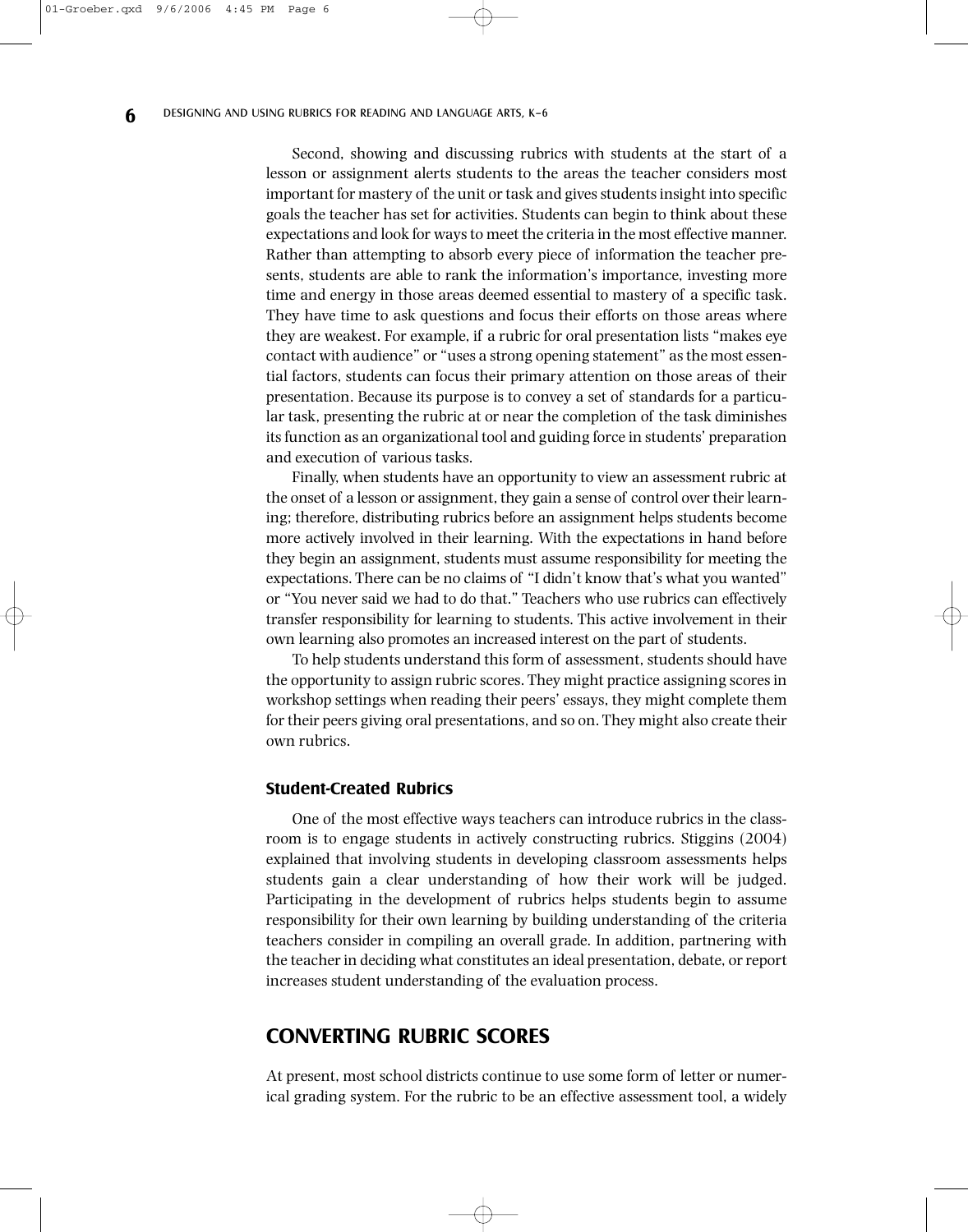accepted method of converting its information to this grading system must exist. Assigning a particular weight (in numbers) to specific components of a task provides educators with the basis for converting rubric points into more traditional letter or numerical grades.

The most direct method of converting rubric scores is with a key at the bottom of the rubric that links student performance to a letter grade. To arrive at values for a letter grade of A, B, C, and so on, one simply divides the number of points earned by the total number of points available. For example, earning 19 points out of a possible 20 points yields a score of 95%, which the majority of grading standards would consider a grade of A. A score of 18 out of 20 yields 90%. Depending on the grade scale a school system uses, this grade might be considered an A (in a 90–100 classification) or a B (in a 93–100 classification). When creating a rubric, teachers should calculate the percentages for each possibility and list the results in a key somewhere on the rubric.

Teachers assign a specified number of points for each criterion listed under each objective on a rubric They then combine these individual numbers to report a total score on the task. Because quality of content should be considered more critical than speaking volume on an oral report, criteria under the *quality-of-content* objective would be worth more points than the criteria under the vocal-projection-and-clarity objective. Students who present an oral report of little or no substance would receive a much lower grade than a student whose report contains high-quality content but who needs to improve in the area of vocal projection. This type of weighted evaluation provides students with clear expectations concerning which aspects of their report preparation and presentation are most important.

# **AN EFFECTIVE ASSESSMENT TOOL AND MORE**

The rubric is much more than an effective tool for measuring performance tasks. It is also an instructional tool that enables teachers to clarify specific components of a task at the onset of a lesson or assignment, to indicate which parts of the task are most important, and to explain what will be judged an acceptable performance on the various components of the task.

The following chapters provide sample rubrics for a wide variety of learning experiences, beginning with the assessment of reading comprehension. Because a clear understanding of the reading process and the selection and use of quality literature are essential components in any curriculum, it is important to invest some time and effort in reviewing these areas in detail. For this reason, Chapters 3 and 4 include an in-depth look at the reading process and the elements of story structure, including additional suggestions for class discussion topics and activities. These two chapters lay the foundation for rubric assessment in reading and the language arts, and the remaining chapters on writing, listening, speaking, research, and technology build on this foundation. Chapters 5 through 8 contain numerous self-explanatory rubrics and activities and require only minimal introduction and explanation. It is important to note that all of the rubrics provided in this book are intended to offer educators practical guidelines and can be modified to maximize their effectiveness in individual classrooms.